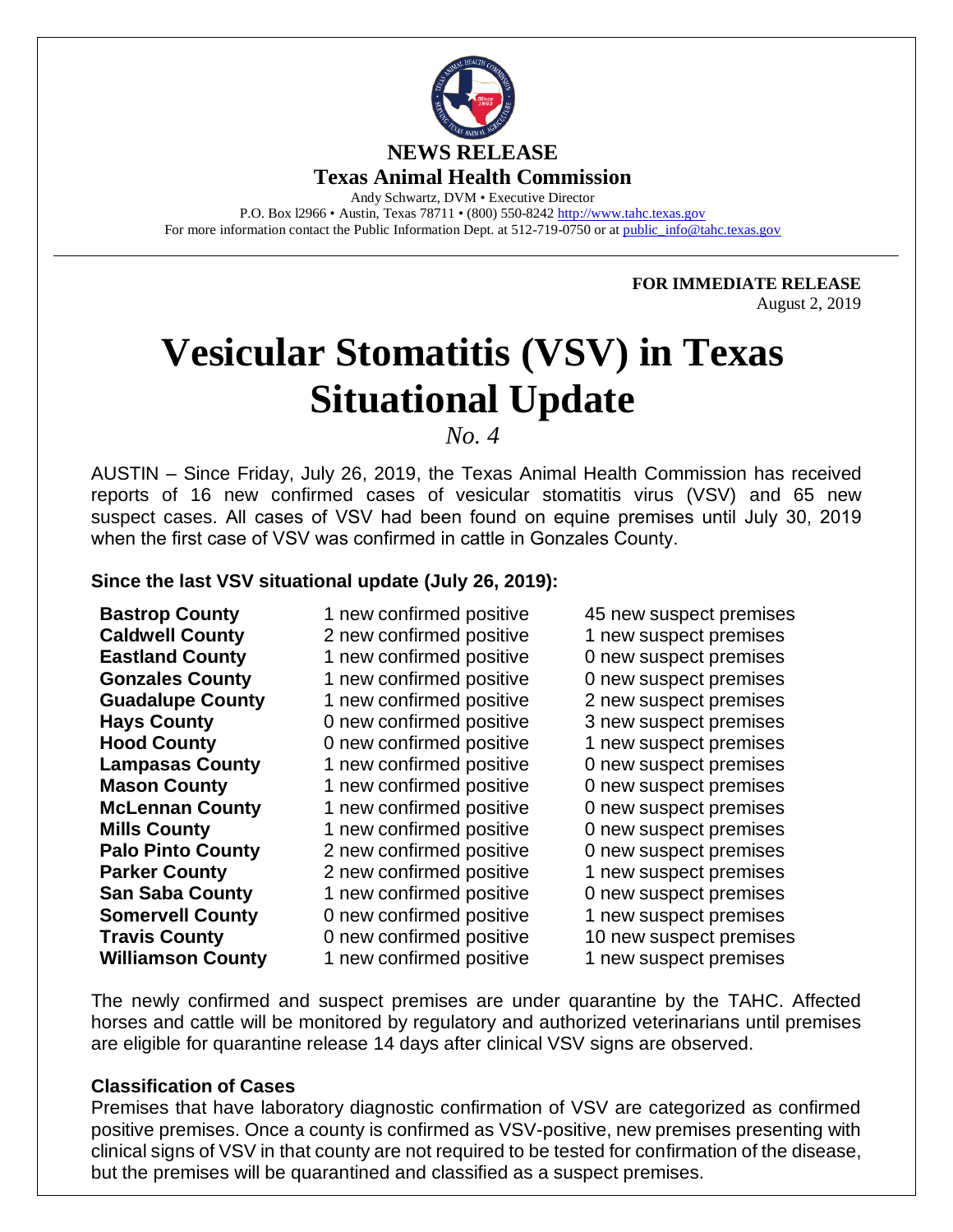#### **Summary of the Outbreak**

The 2019 VSV outbreak began on June 21, 2019, when the National Veterinary Services Laboratories (NVSL) in Ames, Iowa confirmed the first VSV-positive premises in Kinney County, Texas. New Mexico, Colorado, Wyoming, and Oklahoma subsequently broke with cases which were confirmed by NVSL.

To date, 114 premises in 27 Texas counties have been quarantined for VSV. Currently affected counties include: Bastrop, Brown, Caldwell, Coleman, Eastland, Gonzales, Guadalupe, Hays, Hood, Lampasas, Mason, McLennan, Mills, Palo Pinto, Parker, San Saba, Shackelford, Somervell, Taylor, Travis, and Williamson counties. Of the 114 premises quarantined,16 have been released.

| 2019 Texas VSV Quarantine Summary |                                                    |                                   |                                                       |                                                  |
|-----------------------------------|----------------------------------------------------|-----------------------------------|-------------------------------------------------------|--------------------------------------------------|
| <b>Texas County</b>               | <b>Confirmed</b><br><b>Positive</b><br>Quarantined | <b>Suspect</b><br><b>Premises</b> | <b>Premises</b><br><b>Released from</b><br>Quarantine | <b>Current</b><br><b>Premises</b><br>Quarantined |
| <b>Bastrop</b>                    | 6                                                  | 45                                | 0                                                     | 51                                               |
| <b>Brown</b>                      | 1                                                  | $\overline{0}$                    | $\overline{0}$                                        | 1                                                |
| Caldwell                          | $\overline{2}$                                     | 1                                 | $\overline{0}$                                        | 3                                                |
| Coleman                           | $\overline{3}$                                     | $\overline{0}$                    | $\overline{2}$                                        | 1                                                |
| Eastland                          | 1                                                  | $\overline{0}$                    | $\overline{0}$                                        |                                                  |
| Gonzales*                         | 1                                                  | $\overline{0}$                    | $\overline{0}$                                        | 1                                                |
| Guadalupe                         | 1                                                  | $\overline{2}$                    | $\overline{0}$                                        | 3                                                |
| Hays                              | 1                                                  | 3                                 | $\overline{0}$                                        | 4                                                |
| Hood                              | 4                                                  | 3                                 | 5                                                     | $\overline{2}$                                   |
| Johnson                           | 1                                                  | $\overline{0}$                    | 1                                                     | 0                                                |
| Kerr                              | 1                                                  | $\overline{0}$                    | 1                                                     | 0                                                |
| Kinney                            | 1                                                  | $\overline{0}$                    | 1                                                     | 0                                                |
| Lampasas                          | 1                                                  | $\overline{0}$                    | $\overline{0}$                                        |                                                  |
| Mason                             | 1                                                  | $\overline{0}$                    | $\overline{0}$                                        |                                                  |
| McLennan                          | 1                                                  | $\overline{0}$                    | $\overline{0}$                                        |                                                  |
| <b>Mills</b>                      | 1                                                  | $\overline{0}$                    | $\overline{0}$                                        |                                                  |
| Palo Pinto                        | 4                                                  | $\overline{0}$                    | $\overline{0}$                                        | 4                                                |
| Parker                            | $\overline{2}$                                     | 1                                 | $\overline{0}$                                        | $\overline{3}$                                   |
| San Saba                          | 1                                                  | $\overline{0}$                    | $\overline{0}$                                        | 1                                                |
| Shackelford                       | $\overline{2}$                                     | $\overline{0}$                    | $\overline{1}$                                        | 1                                                |
| Somervell                         | $\overline{2}$                                     | 1                                 | 0                                                     | 3                                                |
| Taylor                            | 1                                                  | $\overline{0}$                    | $\overline{0}$                                        | 1                                                |
| Tom Green                         | 3                                                  | $\overline{0}$                    | 3                                                     | 0                                                |
| <b>Travis</b>                     | $\overline{2}$                                     | 10                                | $\overline{0}$                                        | 12                                               |
| Val Verde                         | 1                                                  | $\overline{0}$                    | 1                                                     | 0                                                |
| Wichita                           | 1                                                  | 0                                 | 1                                                     | $\overline{0}$                                   |
| Williamson                        | 1                                                  | 1                                 | $\overline{0}$                                        | $\overline{2}$                                   |
| <b>Totals:</b>                    | 47                                                 | 67                                | 16                                                    | 98                                               |

*\* First VSV-positive cattle case in Texas this year.*

# **What Veterinarians Need to Know:**

▪ Several states are imposing enhanced entry requirements on Texas livestock due to the VSV cases. For information, contact the state of destination. For a list of state animal health offices visit

[https://www.usaha.org/upload/Federal%20and%20State%20Health/STATE\\_ANIMAL\\_HEALT](https://www.usaha.org/upload/Federal%20and%20State%20Health/STATE_ANIMAL_HEALTH_OFFICIALS%20-%20Copy%201.pdf) [H\\_OFFICIALS%20-%20Copy%201.pdf.](https://www.usaha.org/upload/Federal%20and%20State%20Health/STATE_ANIMAL_HEALTH_OFFICIALS%20-%20Copy%201.pdf)

**EXECT:** If you suspect your client's horse has VSV, contact your [TAHC Region Office](https://www.tahc.texas.gov/agency/contact.html) for paperwork, procedures, and important sample submission information.